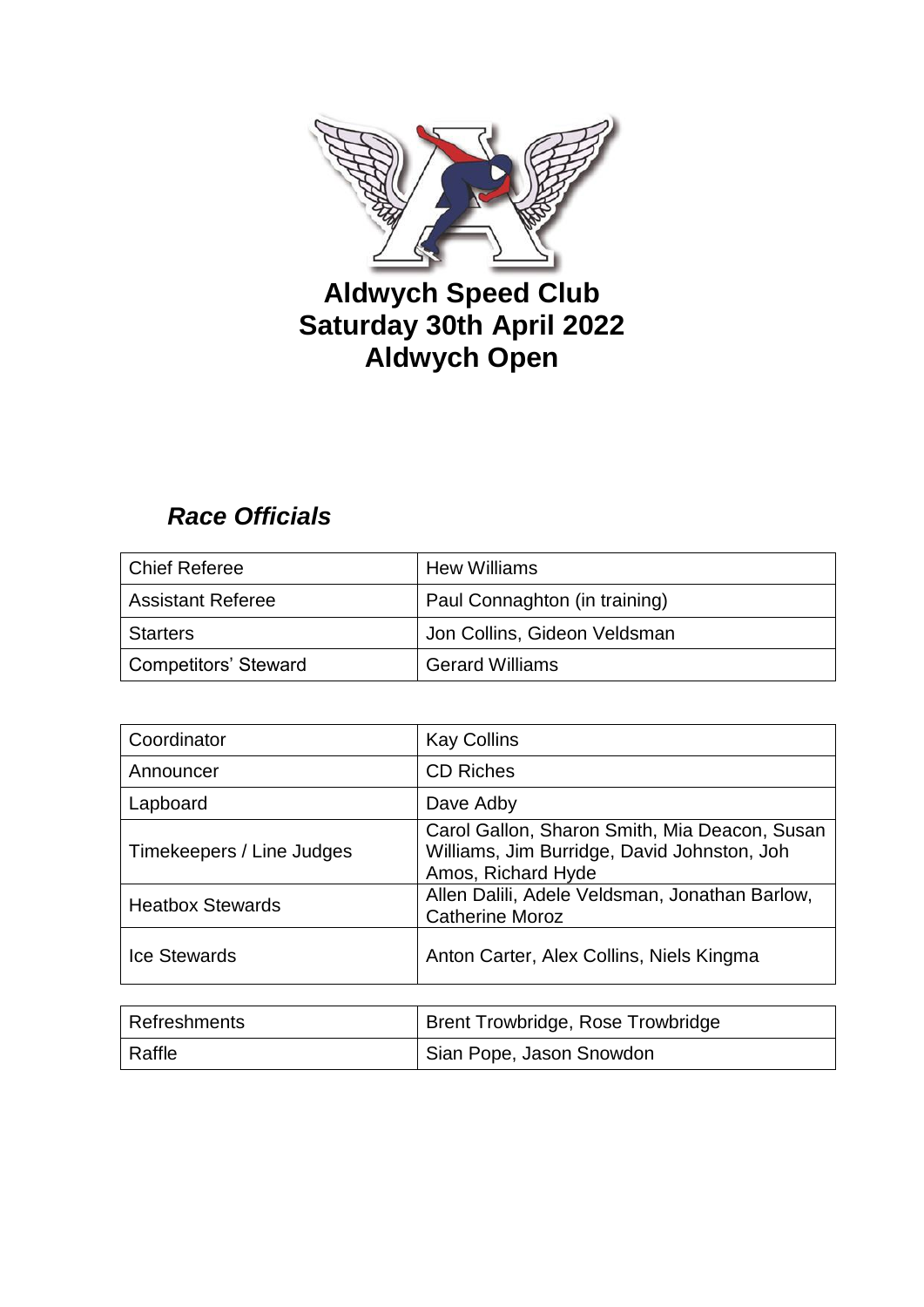## **Rules of Competition**

The racing will be in 2 groups:

- Group 1 fastest 10 skaters taken from pb's on nirc.info
- Group  $2$  remaining 10 skaters

### **Group 1 (10 skaters)**

2 x 500m Handicap Heats Qualification:  $1<sup>st</sup> + 2<sup>nd</sup>$  to 'A' Final, Rest to 'B' Final. [Handicap – The skater with the slowest pb in the race will start on scratch (red line) and skate 500m (4.5 laps). Each subsequent skater, based on the next slowest pb in the race, will start a designated distance behind the previous skater and skate 500m (4.5 laps) plus their distance back from scratch.]

### 2 x 500m Handicap Finals

[Handicap – The skater with the slowest pb in the race will start on scratch (red line) and skate 500m (4.5 laps). Each subsequent skater, based on the next slowest pb in the race, will start a designated distance behind the previous skater and skate 500m (4.5 laps) plus their distance back from scratch.

Awards: Chocolate Prize for 1<sup>st</sup> place in the A Final.

2 x 500m Heats Qualification:  $1^{st}$ ,  $2^{nd}$  + 1 x  $3^{rd}$  to 'A' Final, Rest to 'B' Final.

2 x 1000m Heats Qualification: 5 x fastest times to 'A' Final, Rest to 'B' Final

2 x 500m Final Points Awarded to top 8 skaters: 34, 21, 13, 8, 5, 3, 2, 1.

2 x 1000m Finals Points Awarded to top 8 skaters: 34, 21, 13, 8, 5, 3, 2, 1.

Awards:  $1<sup>st</sup>$ ,  $2<sup>nd</sup>$  &  $3<sup>rd</sup>$  total points from 500m & 1000m finals. Any ties settled by higher position in 1000m distance. The rest will be determined by CDR. (Note: A penalty in the 'A' final receives same number of points as  $1<sup>st</sup>$  in the 'B' Final)

### **Group 2 (10 skaters)**

2 x 333m Handicap Heats

Qualification:  $1<sup>st</sup> + 2<sup>nd</sup>$  to 'A' Final, Rest to 'B' Final.

[Handicap – The skater with the slowest pb in the race will start on scratch (red line) and skate 333m (3 laps). Each subsequent skater, based on the next slowest pb in the race, will start a designated distance behind the previous skater and skate 333m (3 laps) plus their distance back from scratch.]

2 x 333m Handicap Finals

[Handicap – The skater with the slowest pb in the race will start on scratch (red line) and skate 333m (3 laps). Each subsequent skater, based on the next slowest pb in the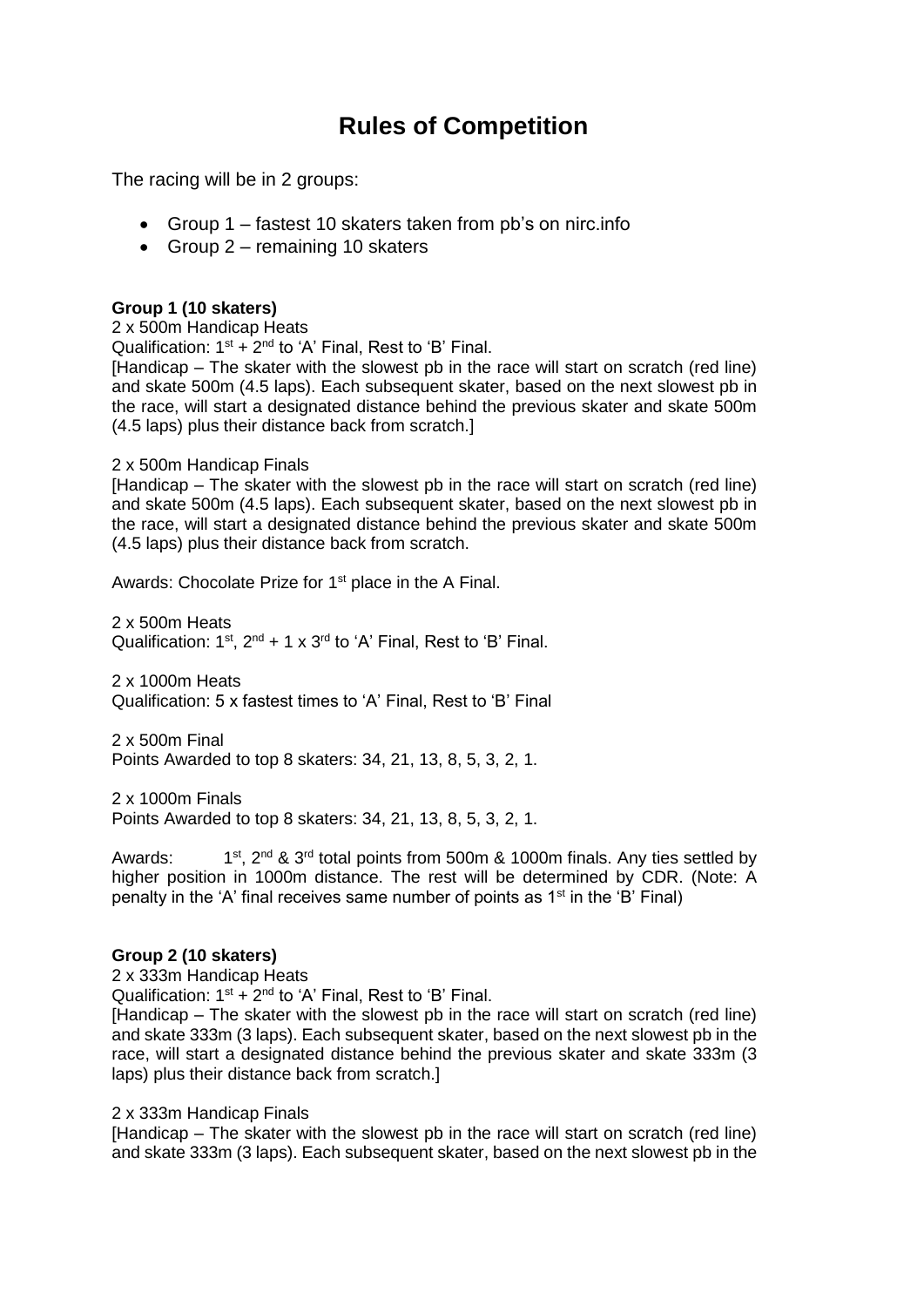race, will start a designated distance behind the previous skater and skate 333m (3 laps) plus their distance back from scratch.

Awards: Chocolate Prize for 1<sup>st</sup> place in the A Final

2 x 500m Heats Qualification:  $1^{st}$ ,  $2^{nd}$  + 1 x  $3^{rd}$  to 'A' Final, Rest to 'B' Final.

2 x 500m Final Points Awarded to top 8 skaters: 34, 21, 13, 8, 5, 3, 2, 1.

2 x 777m Heats Qualification: 5 x fastest times to 'A' Final, Rest to 'B' Final

2 x 777m Finals Points Awarded to top 8 skaters: 34, 21, 13, 8, 5, 3, 2, 1.

Awards: 1st, 2<sup>nd</sup> & 3<sup>rd</sup> total points from the 500m & 777m finals. Any ties settled by higher position in 777m distance. The rest will be determined by CDR. (Note: A penalty in the 'A' final receives same number of points as 1<sup>st</sup> in the 'B' Final).

#### **Elimination Race**

The skaters not allocated to a relay team with the slowest 500m pbs according to the entry form will skate an 8 lap elimination race. On laps 3 – 7 the skater in last place across the finish line is eliminated each lap, until 3 skaters are left, the remaining 3 skaters then race the remaining 2 laps.

Awards: Chocolate Prize for 1<sup>st</sup>, 2<sup>nd</sup> & 3<sup>rd</sup> place

#### **Relay – 3000m**

The 12 skaters with the fastest 500m pbs according to the entry form will be allocated to 1 of 3 teams of 4 skaters. The teams will race 3000m (27 laps), each skater must skate at least 1 lap, and the final skater in each team must skate the last 2 laps of the race.

Awards: Chocolate Prize for 1<sup>st</sup> place team

#### **Novices (2 skaters)**

The novices will skate in demonstration races and will be held alongside the main competition. There will be no prizes for this group.

2 x 222m, 2 x 333m, 2 x 500m

Held under BIS Rules & Regulations.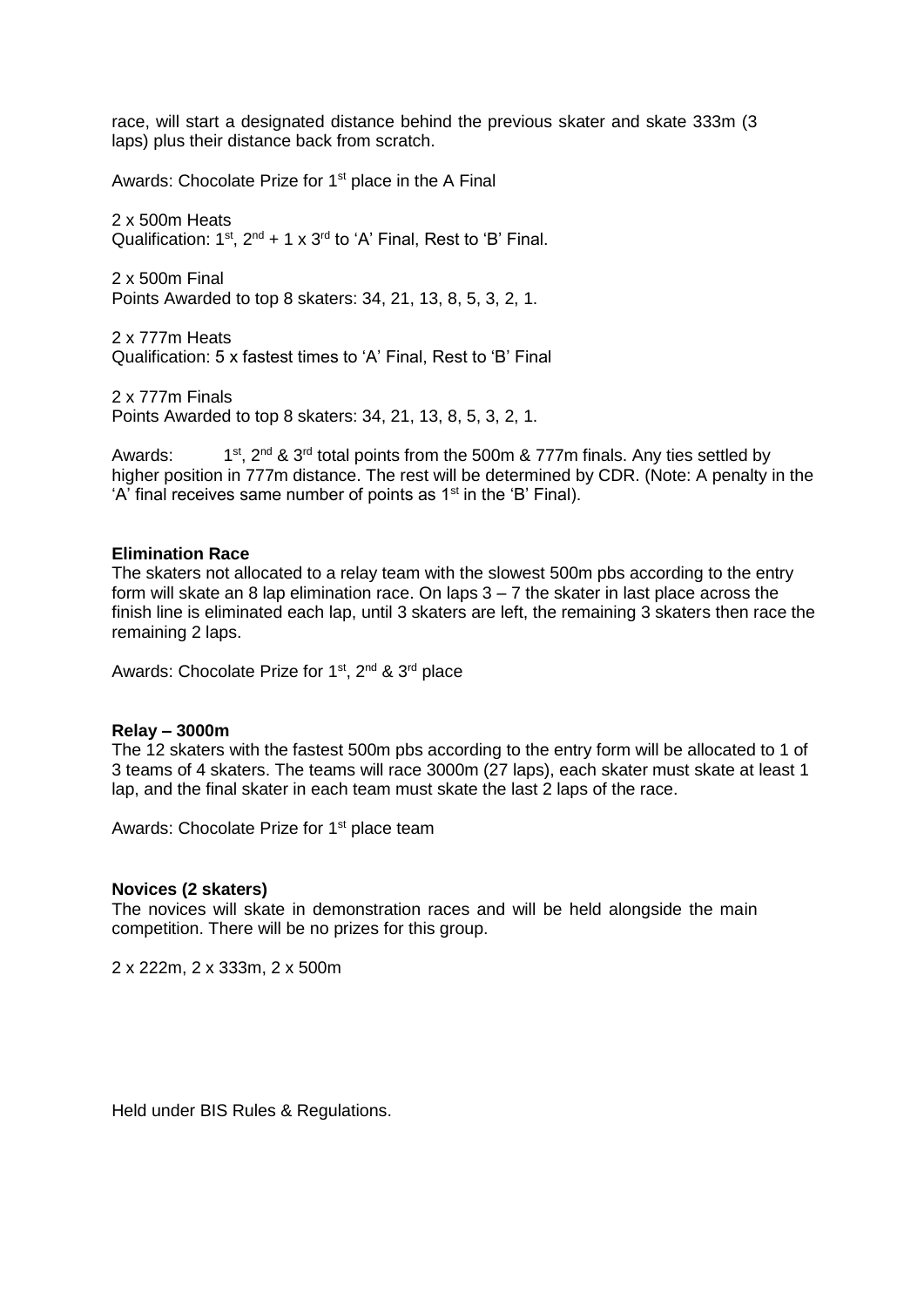## **SCHEDULE**

| 17:00 | <b>Team Leaders Meeting</b> |                             |
|-------|-----------------------------|-----------------------------|
| 17:15 | Pads On                     |                             |
| 17:30 | Warm Up                     | Group 2 + Novice            |
| 17:35 | Warm Up                     | Group 1                     |
| 17:45 | <b>Handicap Heats</b>       | 2 x 333m 2 x 500m 1 x 222m  |
| 18:00 | Ice Clean                   |                             |
| 18:12 | Handicap Finals             | 2 x 333m 2 x 500m 1 x 333m  |
| 18:27 | 500m Heats                  | 5 x 500m                    |
| 18:42 | 777m/1000m Heats            | 2 x 777m 2 x 1000m 1 x 222m |
| 19:02 | Ice Clean                   |                             |
| 19:14 | 500m Finals                 | 4 x 500m 1 x 333m           |
| 19:29 | 777m/1000m Finals           | 2 x 777m 2 x 1000m 1 x 500m |
| 19:49 | <b>Elimination Race</b>     | 1 x 1000m                   |
| 19:55 | Relay                       | 1 x 3000m                   |
| 20:05 | Awards                      |                             |
| 20:12 | Pads Off                    |                             |
| 20:15 | End                         |                             |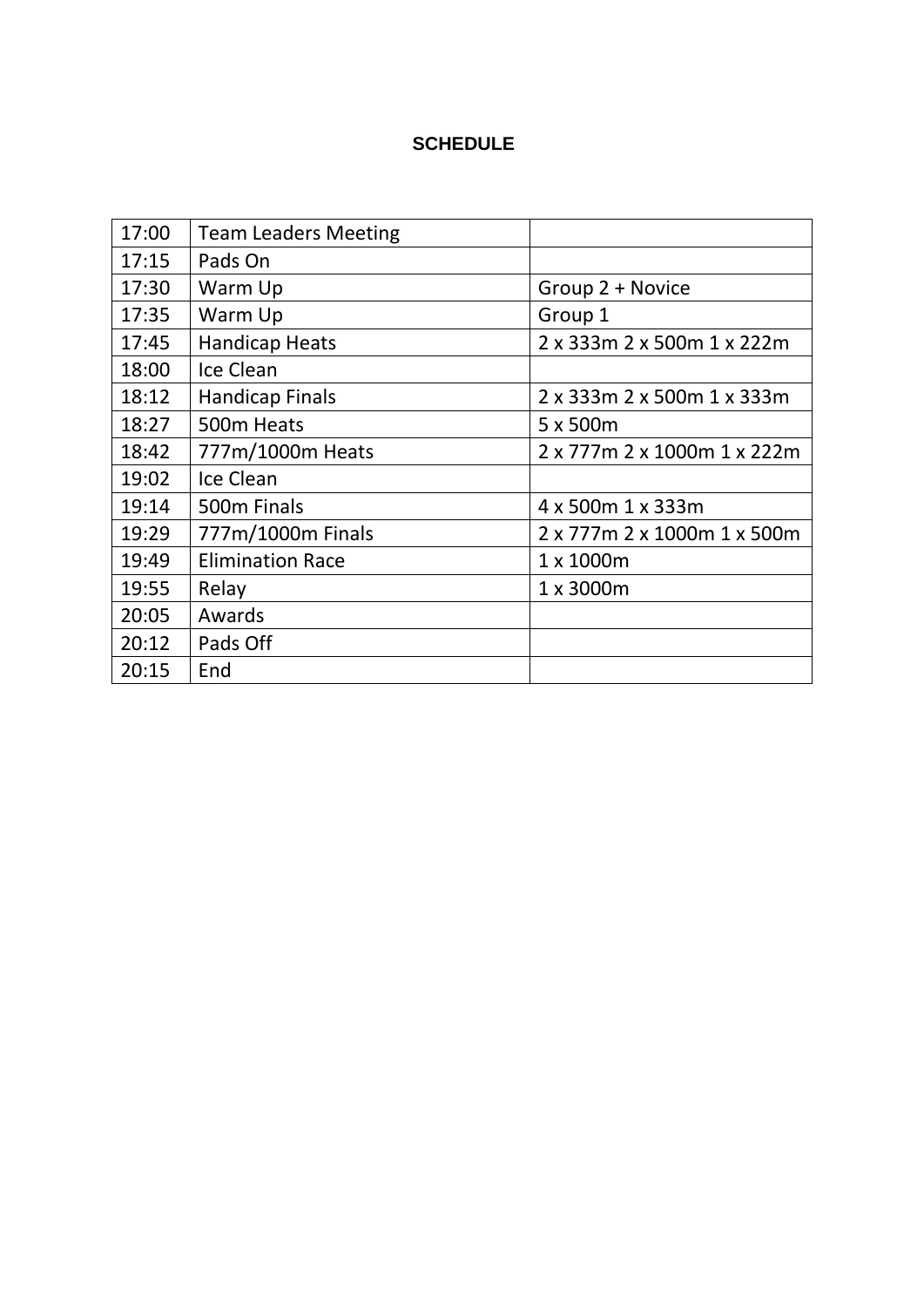# **List of Competitors**

## **ALDWYCH**

| 1  | 159 | Joseph Armstrong        | Jun C  |
|----|-----|-------------------------|--------|
| 2  | 129 | Albie Barlow            | Jun D  |
| 3  | 298 | Julia Branagan          | Master |
| 4  | 195 | <b>Tuesday Burridge</b> | Jun E  |
| 5  | 242 | Peter Carr              | Master |
| 6  | 290 | <b>Theo Collins</b>     | Jun A  |
| 7  | 267 | Dante Dalili            | Jun C  |
| 8  | 7   | Lloyd Duncan            | Men    |
| 9  | 802 | Raphael Fairer          | Jun A  |
| 10 | 182 | Scarlett Farrar         | Jun B  |
| 11 | 201 | Dave Fowler             | Master |
| 12 | 801 | Milo Hyde               | Jun C  |
| 13 | 193 | Alfie Johnston          | Jun C  |
| 14 | 224 | Pasha Lashgari          | Jun A  |
| 15 | 59  | Peter Riches            | Men    |
| 16 | 220 | <b>Tom Smith</b>        | Jun C  |
| 17 | 275 | Alexandra Snowdon       | Jun C  |
| 18 | 233 | Daniel Trowbridge       | Jun E  |
| 19 | 183 | <b>Chanelle Wright</b>  | Jun C  |
| 20 | 222 | Zayyah Wright           | Jun F  |
|    |     |                         |        |

### **NOTTINGHAM**

1 276 Arran Murray Jun E

## **SHEFFIELD**

| 125 Johanco Veldsman | Men |
|----------------------|-----|
|                      |     |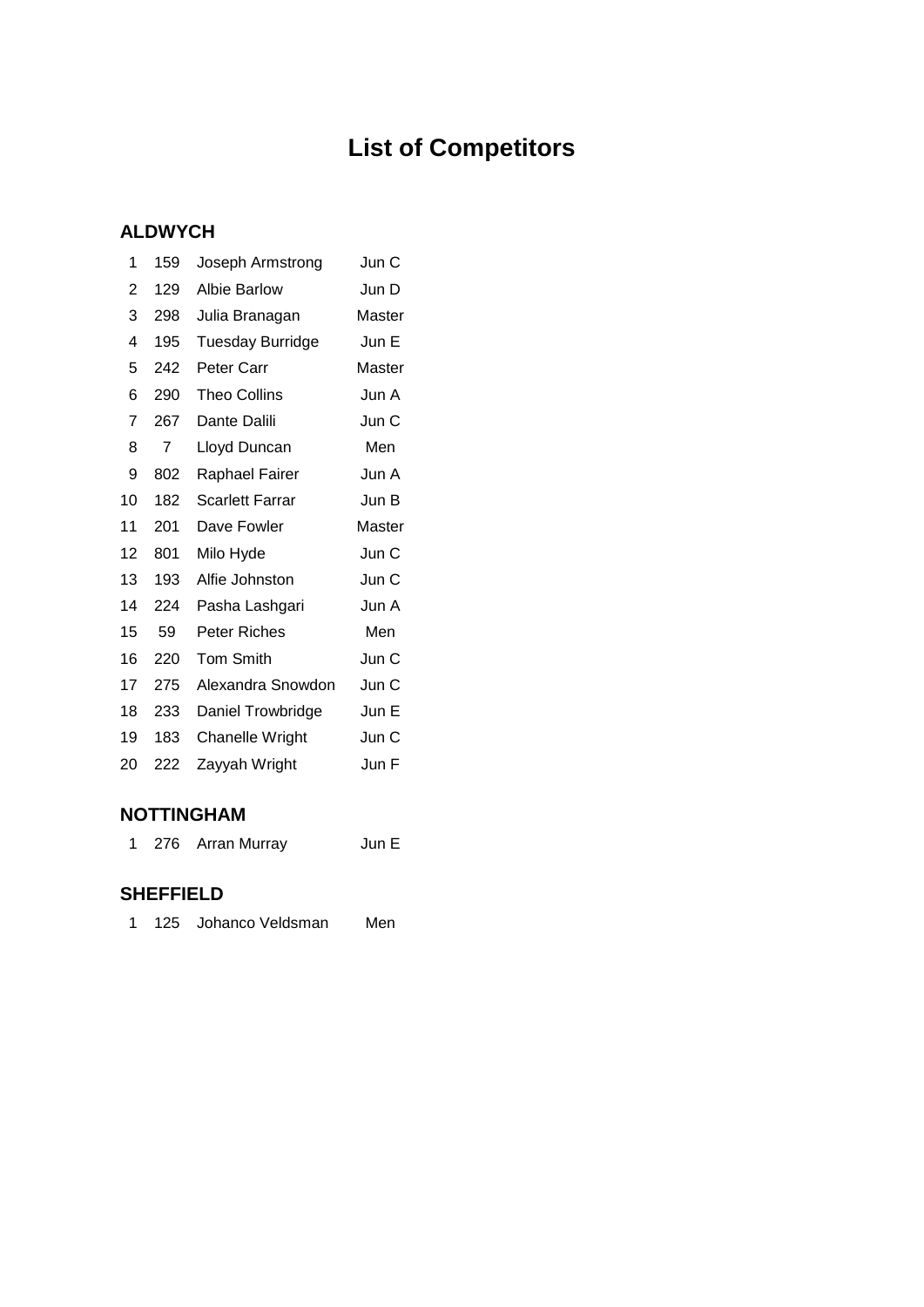# **Racing Groups**

| Group 1 |     | Group 1             |
|---------|-----|---------------------|
| 1       | 59  | Peter Riches        |
| 2       | 290 | <b>Theo Collins</b> |
| 3       | 125 | Johanco Veldsman    |
| 4       | 159 | Joseph Armstrong    |
| 5       | 7   | Lloyd Duncan        |
| 6       | 242 | Peter Carr          |
| 7       | 129 | Albie Barlow        |
| 8       | 275 | Alexandra Snowdon   |
| 9       | 233 | Daniel Trowbridge   |
| 10      | 224 | Pasha Lashgari      |
|         |     |                     |

| Group 2 |     | Group <sub>2</sub>     |
|---------|-----|------------------------|
| 1       | 267 | Dante Dalili           |
| 2       | 220 | <b>Tom Smith</b>       |
| 3       | 276 | Arran Murray           |
| 4       | 193 | Alfie Johnston         |
| 5       | 183 | <b>Chanelle Wright</b> |
| 6       | 298 | Julia Branagan         |
| 7       | 182 | <b>Scarlett Farrar</b> |
| 8       | 222 | Zayyah Wright          |
| 9       | 195 | Tuesday Burridge       |
| 10      | 201 | Dave Fowler            |
|         |     |                        |

| <b>Novice</b> |     | <b>Novice</b>  |
|---------------|-----|----------------|
|               | 801 | Milo Hyde      |
| 2             | 802 | Raphael Fairer |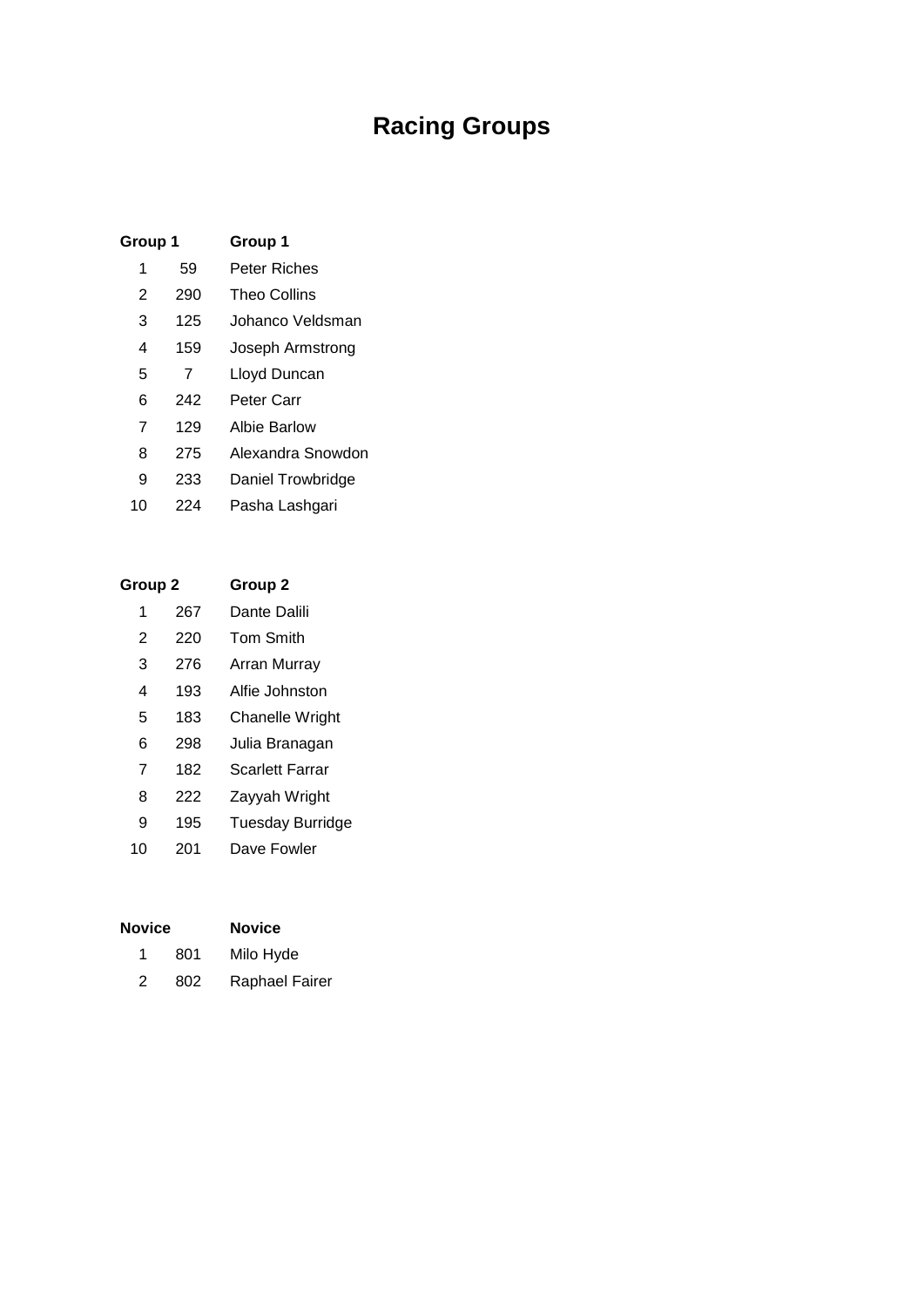## **Results**

|                      | Heat 1            |                                       | Round 1    |                         |         |                      | Heat $ 2 $ |                                       |                    |                         |             |
|----------------------|-------------------|---------------------------------------|------------|-------------------------|---------|----------------------|------------|---------------------------------------|--------------------|-------------------------|-------------|
|                      |                   | Handicap                              |            | <b>Dist</b>             | 333m    |                      |            | Handicap                              |                    | <b>Dist</b>             | 333m        |
|                      | No.               | <b>Name</b>                           | Club       | Pos                     | Time    |                      | No.        | Name                                  | Club               | Pos                     | <b>Time</b> |
| Scratch              |                   | 195 Tuesday Burridge                  | <b>ALD</b> | $\overline{c}$          | 47.19   | Scratch              |            | 201 Dave Fowler                       | <b>ALD</b>         | 5                       | 1:02.77     |
| 1st blue             |                   | 222 Zayyah Wright                     | <b>ALD</b> | 5                       | 59.26   | 3rd blue             |            | 182 Scarlett Farrar                   | <b>ALD</b>         | $\mathbf{1}$            | 55.38       |
| apex                 |                   | 183 Chanelle Wright                   | <b>ALD</b> | $\overline{4}$          | 52.53   | 2nd apex             |            | 298 Julia Branagan                    | <b>ALD</b>         | $\overline{2}$          | 57.06       |
| $1/2$ lap            |                   | 193 Alfie Johnston                    | <b>ALD</b> | $\mathbf{1}$            |         | 45.93 +1L block 7    |            | 276 Arran Murray                      | <b>NOT</b>         | 3                       | 57.14       |
| 2nd ap               |                   | 267 Dante Dalili                      | <b>ALD</b> | 3                       |         | $47.81 + 1$ lap apex |            | 220 Tom Smith                         | <b>ALD</b>         | $\overline{\mathbf{4}}$ | 57.47       |
|                      |                   | 1st & 2nd to A Final, Rest to B Final |            |                         |         |                      |            | 1st & 2nd to A Final, Rest to B Final |                    |                         |             |
|                      |                   |                                       |            |                         |         |                      |            |                                       |                    |                         |             |
|                      | Heat 3            |                                       |            |                         |         |                      | Heat $ 4 $ |                                       |                    |                         |             |
|                      |                   | Handicap                              |            | <b>Dist</b>             | 500m    |                      |            | Handicap                              |                    | <b>Dist</b>             | 500m        |
|                      | No.               | <b>Name</b>                           | Club       | Pos                     | Time    |                      | No.        | Name                                  | Club               | Pos                     | <b>Time</b> |
| Scratch              |                   | 233 Daniel Trowbridge                 | <b>ALD</b> | $\overline{2}$          | 1:05.28 | Scratchl             |            | 224 Pasha Lashgari                    | <b>ALD</b>         | $\overline{2}$          | 54.59       |
| Apex                 |                   | 275 Alexandra Snowdon                 | <b>ALD</b> | $\overline{4}$          | 1:07.18 | 1st block            |            | 242 Peter Carr                        | <b>ALD</b>         | $\mathbf{1}$            | 52.85       |
| 1st blod             |                   | 7 Lloyd Duncan                        | <b>ALD</b> | 5                       | 1:10.21 | 2nd blue             |            | 125 Johanco Veldsman                  | <b>SHF</b>         | $\overline{4}$          | 55.50       |
| $1/2$ lap            |                   | 159 Joseph Armstrong                  | <b>ALD</b> | 3                       | 1:05.40 | +half lap            |            | 129 Albie Barlow                      | <b>ALD</b>         | 3                       | 54.95       |
| +1 lap               |                   | 59 Peter Riches                       | <b>ALD</b> | $\mathbf{1}$            | 1:04.50 | $+1$ lap             |            | 290 Theo Collins                      | <b>ALD</b>         | 5                       | 55.90       |
|                      |                   | 1st & 2nd to A Final, Rest to B Final |            |                         |         |                      |            | 1st & 2nd to A Final, Rest to B Final |                    |                         |             |
|                      | Heat <sub>5</sub> |                                       |            |                         |         |                      | Heat $6$   |                                       | Round <sub>2</sub> |                         |             |
|                      |                   | <b>Novices</b>                        |            | <b>Dist</b>             | 222m    |                      |            | <b>Handicap B Final</b>               |                    | <b>Dist</b>             | 333m        |
|                      | No.               | Name                                  | Club       | Pos                     | Time    |                      | No.        | Name                                  | Club               | Pos                     | <b>Time</b> |
| $lane$ 2             |                   | 801 Milo Hyde                         | <b>ALD</b> | $\mathbf{1}$            | 30.28   | Scratch              |            | 201 Dave Fowler                       | <b>ALD</b>         | 1                       | <b>NTT</b>  |
| $\mathbf{1}$<br>lane |                   | 802 Raphael Fairer                    | <b>ALD</b> | $\overline{2}$          | 30.42   | $+1$ lap             |            | 222 Zayyah Wright                     | <b>ALD</b>         |                         | <b>NTT</b>  |
|                      |                   |                                       |            |                         |         | +1L apex             |            | 183 Chanelle Wright                   | <b>ALD</b>         |                         | <b>NTT</b>  |
|                      |                   |                                       |            |                         |         | +1L 2nd ape          |            | 276 Arran Murray                      | <b>NOT</b>         |                         | <b>NTT</b>  |
|                      |                   |                                       |            |                         |         | +1L 7th blod         |            | 220 Tom Smith                         | <b>ALD</b>         |                         | <b>NTT</b>  |
|                      |                   |                                       |            |                         |         | +2Lap                |            | 267 Dante Dalili                      | <b>ALD</b>         |                         | <b>NTT</b>  |
|                      |                   |                                       |            |                         |         |                      |            |                                       |                    |                         |             |
|                      |                   |                                       |            |                         |         |                      |            |                                       |                    |                         |             |
|                      | Heat <sub>7</sub> |                                       |            |                         |         |                      | Heat $8$   |                                       |                    |                         |             |
|                      |                   | <b>Handicap A Final</b>               |            | <b>Dist</b>             | 333m    |                      |            | <b>Handicap B Final</b>               |                    | <b>Dist</b>             | 500m        |
|                      | No.               | <b>Name</b>                           | Club       | Pos                     | Time    |                      | No.        | Name                                  | Club               | Pos                     | <b>Time</b> |
| Scratch              |                   | 195 Tuesday Burridge                  | <b>ALD</b> | 1                       | 46.44   | Scratch              |            | 7 Lloyd Duncan                        | <b>ALD</b>         | 1                       | 51.62       |
| 7th blod             |                   | 182 Scarlett Farrar                   | <b>ALD</b> | $\overline{\mathbf{c}}$ | 48.51   | 7th block            |            | 125 Johanco Veldsman                  | <b>SHF</b>         | 5                       | 1:08.19     |
| apex                 |                   | 298 Julia Branagan                    | <b>ALD</b> | 4                       | 50.73   | Apex                 |            | 129 Albie Barlow                      | <b>ALD</b>         | $\overline{2}$          | 55.50       |
| 2nd ap               |                   | 193 Alfie Johnston                    | <b>ALD</b> | 3                       | 50.18   | 1st block            |            | 159 Joseph Armstrong                  | <b>ALD</b>         | 3                       | 55.61       |
|                      |                   |                                       |            |                         |         | $+1$ lap             |            | 290 Theo Collins                      | <b>ALD</b>         | $\overline{4}$          | 56.53       |
|                      |                   |                                       |            |                         |         |                      |            |                                       |                    |                         |             |
|                      | Heat 9            |                                       |            |                         |         |                      | Heat       | 10                                    |                    |                         |             |
|                      |                   | <b>Handicap A Final</b>               |            | <b>Dist</b>             | 500m    |                      |            | <b>Novices</b>                        |                    | <b>Dist</b>             | 333m        |
|                      | No.               | Name                                  | Club       | Pos                     | Time    |                      | No.        | Name                                  | Club               | Pos                     | Time        |
| Scratch              |                   | 224 Pasha Lashgari                    | <b>ALD</b> | $\overline{2}$          | 57.69   | $lane$ 2             |            | 802 Raphael Fairer                    | <b>ALD</b>         | $\mathbf{1}$            | 52.79       |
| 1st Blu              |                   | 233 Daniel Trowbridge                 | <b>ALD</b> | 3                       | 58.09   | $\mathbf{1}$<br>lane |            | 801 Milo Hyde                         | <b>ALD</b>         | $\overline{2}$          | 53.73       |
| $1/2$ lap            |                   | 242 Peter Carr                        | <b>ALD</b> | DNF                     |         |                      |            |                                       |                    |                         |             |
| +1 lap               |                   | 59 Peter Riches                       | <b>ALD</b> | $\mathbf{1}$            | 56.19   |                      |            |                                       |                    |                         |             |
|                      |                   |                                       |            |                         |         |                      |            |                                       |                    |                         |             |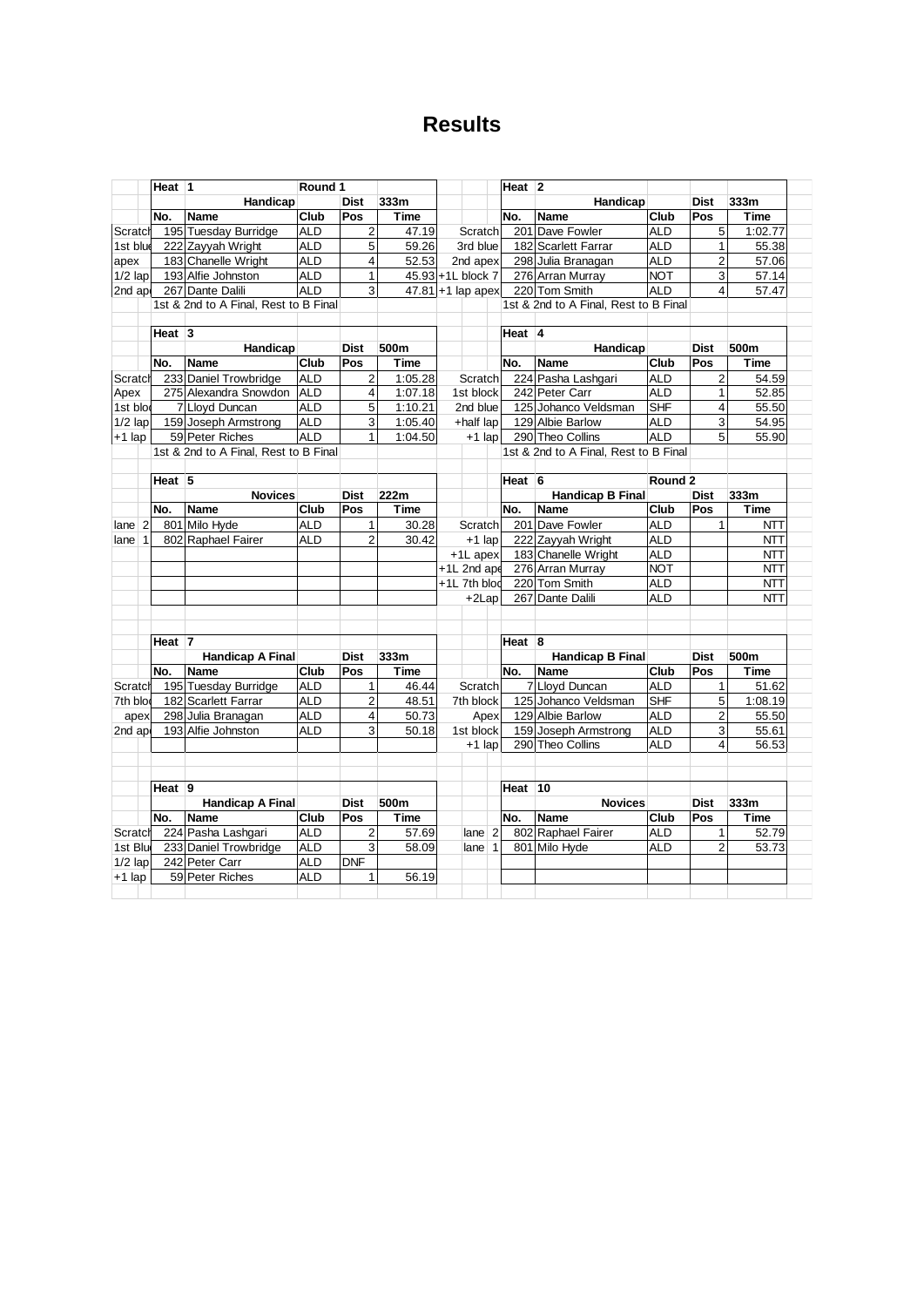|                                 | Heat 11                                        | Round 3     |                |             | Heat 12              |                                                |             |                         |                                                     |
|---------------------------------|------------------------------------------------|-------------|----------------|-------------|----------------------|------------------------------------------------|-------------|-------------------------|-----------------------------------------------------|
|                                 | Heat                                           |             | <b>Dist</b>    | 500m        |                      | <b>Heat</b>                                    |             | Dist                    | 500m                                                |
| No.                             | Name                                           | <b>Club</b> | Pos            | Time        | No.                  | <b>Name</b>                                    | Club        | Pos                     | Time                                                |
|                                 | 267 Dante Dalili                               | <b>ALD</b>  | 1              | 59.00       |                      | 220 Tom Smith                                  | <b>ALD</b>  |                         | 57.84<br>1                                          |
|                                 |                                                | <b>NOT</b>  | $\overline{2}$ | 1:05.54     |                      | 193 Alfie Johnston                             | <b>ALD</b>  |                         | 58.53                                               |
|                                 | 276 Arran Murray                               |             |                |             |                      |                                                |             |                         | $\overline{\mathbf{c}}$                             |
|                                 | 183 Chanelle Wright                            | <b>ALD</b>  | 3              | 1:10.27     |                      | 298 Julia Branagan                             | <b>ALD</b>  |                         | 3<br>1:09.09                                        |
|                                 | 195 Tuesday Burridge                           | <b>ALD</b>  | 4              | 1:13.04     |                      | 182 Scarlett Farrar                            | <b>ALD</b>  |                         | $\overline{4}$<br>1:09.73                           |
|                                 | 222 Zayyah Wright                              | <b>ALD</b>  | $\overline{5}$ | 1:22.78     |                      | 201 Dave Fowler                                | <b>ALD</b>  | <b>DNF</b>              |                                                     |
|                                 | 1st, 2nd & 1 x 3rd to A Final, Rest to B Final |             |                |             |                      | 1st, 2nd & 1 x 3rd to A Final, Rest to B Final |             |                         |                                                     |
|                                 |                                                |             |                |             |                      |                                                |             |                         |                                                     |
| Heat $13$                       |                                                |             |                |             | Heat 14              |                                                |             |                         |                                                     |
|                                 |                                                |             |                |             |                      |                                                |             |                         |                                                     |
|                                 | Heat                                           |             | <b>Dist</b>    | 500m        |                      | Heat                                           |             | <b>Dist</b>             | 500m                                                |
| No.                             | <b>Name</b>                                    | Club        | Pos            | <b>Time</b> | No.                  | <b>Name</b>                                    | <b>Club</b> | Pos                     | Time                                                |
|                                 | 59 Peter Riches                                | <b>ALD</b>  | 1              | 51.00       |                      | 290 Theo Collins                               | <b>ALD</b>  |                         | 47.78<br>11                                         |
|                                 | 242 Peter Carr                                 | <b>ALD</b>  | $\overline{2}$ | 52.04       |                      | 159 Joseph Armstrong                           | <b>ALD</b>  |                         | $\overline{a}$<br>50.52                             |
|                                 | 7 Lloyd Duncan                                 | <b>ALD</b>  | 3              | 52.09       |                      | 233 Daniel Trowbridge                          | <b>ALD</b>  |                         | 53.51<br>3                                          |
|                                 | 224 Pasha Lashgari                             | <b>ALD</b>  | $\overline{4}$ | 54.99       |                      | 129 Albie Barlow                               | <b>ALD</b>  |                         | $\overline{4}$<br>1:09.97                           |
|                                 |                                                |             |                |             |                      |                                                |             |                         |                                                     |
|                                 | 125 Johanco Veldsman                           | <b>SHF</b>  | <b>DNF</b>     |             |                      |                                                |             |                         |                                                     |
|                                 | 1st, 2nd & 1 x 3rd to A Final, Rest to B Final |             |                |             |                      | 1st, 2nd & 1 x 3rd to A Final, Rest to B Final |             |                         |                                                     |
|                                 |                                                |             |                |             |                      |                                                |             |                         |                                                     |
| Heat $15$                       |                                                |             |                |             | Heat                 |                                                |             |                         |                                                     |
|                                 | <b>Novices</b>                                 |             | <b>Dist</b>    | 500m        |                      |                                                |             | <b>Dist</b>             |                                                     |
| No.                             | Name                                           | <b>Club</b> | Pos            | <b>Time</b> | No.                  | <b>Name</b>                                    | Club        | Pos                     | Time                                                |
|                                 | 801 Milo Hyde                                  | <b>ALD</b>  | $\mathbf{1}$   | 1:05.75     |                      |                                                |             |                         |                                                     |
|                                 |                                                |             |                |             |                      |                                                |             |                         |                                                     |
|                                 | 802 Raphael Fairer                             | <b>ALD</b>  | $\overline{2}$ | 1:17.59     |                      |                                                |             |                         |                                                     |
|                                 |                                                |             |                |             |                      |                                                |             |                         |                                                     |
|                                 |                                                |             |                |             |                      |                                                |             |                         |                                                     |
| Heat 16                         |                                                | Round 4     |                |             | Heat $\overline{17}$ |                                                |             |                         |                                                     |
|                                 | Heat                                           |             | <b>Dist</b>    | 777m        |                      | Heat                                           |             | Dist                    | 777m                                                |
| No.                             | <b>Name</b>                                    | <b>Club</b> | Pos            | Time        | No.                  | <b>Name</b>                                    | Club        | Pos                     | <b>Time</b>                                         |
|                                 |                                                |             |                |             |                      |                                                |             |                         |                                                     |
|                                 | 267 Dante Dalili                               | <b>ALD</b>  | 1              | 1:34.50     |                      | 220 Tom Smith                                  | <b>ALD</b>  |                         | 1:37.84<br>1                                        |
|                                 | 183 Chanelle Wright                            | <b>ALD</b>  | $\overline{2}$ | 1:53.31     |                      | 276 Arran Murray                               | <b>NOT</b>  |                         | 2<br>1:44.10                                        |
|                                 | 195 Tuesday Burridge                           | <b>ALD</b>  | 3              | 1:56.11     |                      | 298 Julia Branagan                             | <b>ALD</b>  |                         | 3<br>1:47.89                                        |
|                                 | 222 Zayyah Wright                              | <b>ALD</b>  | $\overline{4}$ | 1:56.21     |                      | 182 Scarlett Farrar                            | <b>ALD</b>  | $\overline{\mathbf{4}}$ | 1:58.13                                             |
|                                 |                                                |             |                |             |                      |                                                |             |                         | 5<br>2:58.62                                        |
|                                 |                                                |             |                |             |                      |                                                |             |                         |                                                     |
|                                 | 193 Alfie Johnston                             | <b>ALD</b>  | <b>DNF</b>     |             |                      | 201 Dave Fowler                                | <b>ALD</b>  |                         |                                                     |
|                                 | 5 x fastest times to A Final, Rest to B Final  |             |                |             |                      | 5 x fastest times to A Final, Rest to B Final  |             |                         |                                                     |
|                                 |                                                |             |                |             |                      |                                                |             |                         |                                                     |
|                                 |                                                |             |                |             | Heat $ 19 $          |                                                |             |                         |                                                     |
|                                 | Heat                                           |             | <b>Dist</b>    | 1000m       |                      | Heat                                           |             | <b>Dist</b>             | 1000m                                               |
| No.                             | <b>Name</b>                                    | <b>Club</b> | <b>Pos</b>     | <b>Time</b> | No.                  | <b>Name</b>                                    | Club        | Pos                     | <b>Time</b>                                         |
|                                 |                                                |             |                |             |                      |                                                |             |                         |                                                     |
|                                 | 159 Joseph Armstrong                           | <b>ALD</b>  | 1              | 1:49.20     |                      | 290 Theo Collins                               | <b>ALD</b>  | $\mathbf{1}$            |                                                     |
|                                 | 7 Lloyd Duncan                                 | <b>ALD</b>  | $\sqrt{2}$     | 1:58.36     |                      | 129 Albie Barlow                               | <b>ALD</b>  | $\mathbf 2$             |                                                     |
|                                 | 59 Peter Riches                                | <b>ALD</b>  | <b>PEN</b>     |             |                      | 125 Johanco Veldsman                           | SHF         | 3                       |                                                     |
|                                 | 233 Daniel Trowbridge                          | <b>ALD</b>  | <b>PEN</b>     |             |                      | 242 Peter Carr                                 | <b>ALD</b>  |                         | $\overline{4}$                                      |
|                                 |                                                |             |                |             |                      | 224 Pasha Lashgari                             | $ALD$ 5     |                         |                                                     |
|                                 | 5 x fastest times to A Final, Rest to B Final  |             |                |             |                      | 5 x fastest times to A Final, Rest to B Final  |             |                         |                                                     |
|                                 |                                                |             |                |             |                      |                                                |             |                         |                                                     |
|                                 |                                                |             |                |             |                      |                                                | Round 5     |                         |                                                     |
|                                 |                                                |             |                |             | Heat 21              |                                                |             |                         | 1:44.56<br>1:46.59<br>1:47.43<br>1:50.95<br>1:57.22 |
|                                 | <b>Novices</b>                                 |             | <b>Dist</b>    | 222m        |                      | <b>B</b> Final                                 |             | Dist                    | 500m                                                |
|                                 | Name                                           | <b>Club</b> | Pos            | Time        | No.                  | Name                                           | Club        | Pos                     | <b>Time</b>                                         |
|                                 | 802 Raphael Fairer                             | <b>ALD</b>  | 1              | 29.34       |                      | 183 Chanelle Wright                            | <b>ALD</b>  |                         | $\mathbf{1}$                                        |
|                                 | 801 Milo Hyde                                  | <b>ALD</b>  | $\overline{2}$ | 36.40       |                      | 222 Zayyah Wright                              | <b>ALD</b>  |                         | $\overline{2}$                                      |
|                                 |                                                |             |                |             |                      | 182 Scarlett Farrar                            | <b>ALD</b>  |                         | 3                                                   |
| Heat $18$<br>Heat $ 20 $<br>No. |                                                |             |                |             |                      |                                                |             |                         | 1:07.53<br>1:11.78<br>1:11.81                       |
|                                 |                                                |             |                |             |                      | 195 Tuesday Burridge                           | <b>ALD</b>  |                         | $\overline{\mathbf{4}}$<br>1:16.17                  |
|                                 |                                                |             |                |             |                      | 201 Dave Fowler                                | <b>ALD</b>  |                         | 5 <sub>5</sub><br>1:36.28                           |
|                                 |                                                |             |                |             |                      |                                                |             |                         |                                                     |
|                                 |                                                |             |                |             |                      |                                                |             |                         |                                                     |
|                                 |                                                |             |                |             | Heat 23              |                                                |             |                         |                                                     |
|                                 | A Final                                        |             | <b>Dist</b>    | 500m        |                      | <b>B</b> Final                                 |             | Dist                    | 500m                                                |
|                                 |                                                |             |                |             |                      |                                                |             |                         |                                                     |
|                                 | <b>Name</b>                                    | <b>Club</b> | Pos            | Time        | No.                  | <b>Name</b>                                    | Club        | Pos                     | Time                                                |
|                                 | 267 Dante Dalili                               | <b>ALD</b>  | 1              | 58.69       |                      | 129 Albie Barlow                               | <b>ALD</b>  |                         | $\mathbf{1}$                                        |
|                                 | 220 Tom Smith                                  | <b>ALD</b>  | $\overline{2}$ | 58.90       |                      | 125 Johanco Veldsman                           | SHF         |                         | 2                                                   |
|                                 | 193 Alfie Johnston                             | ALD         | 3              | 59.28       |                      | 224 Pasha Lashgari                             | <b>ALD</b>  |                         | 3                                                   |
| Heat $ 22$<br>No.               | 276 Arran Murray                               | <b>NOT</b>  | 4              | 1:04.58     |                      | 233 Daniel Trowbridge                          | ALD         |                         | 50.50<br>50.90<br>54.15<br>4<br>1:06.68             |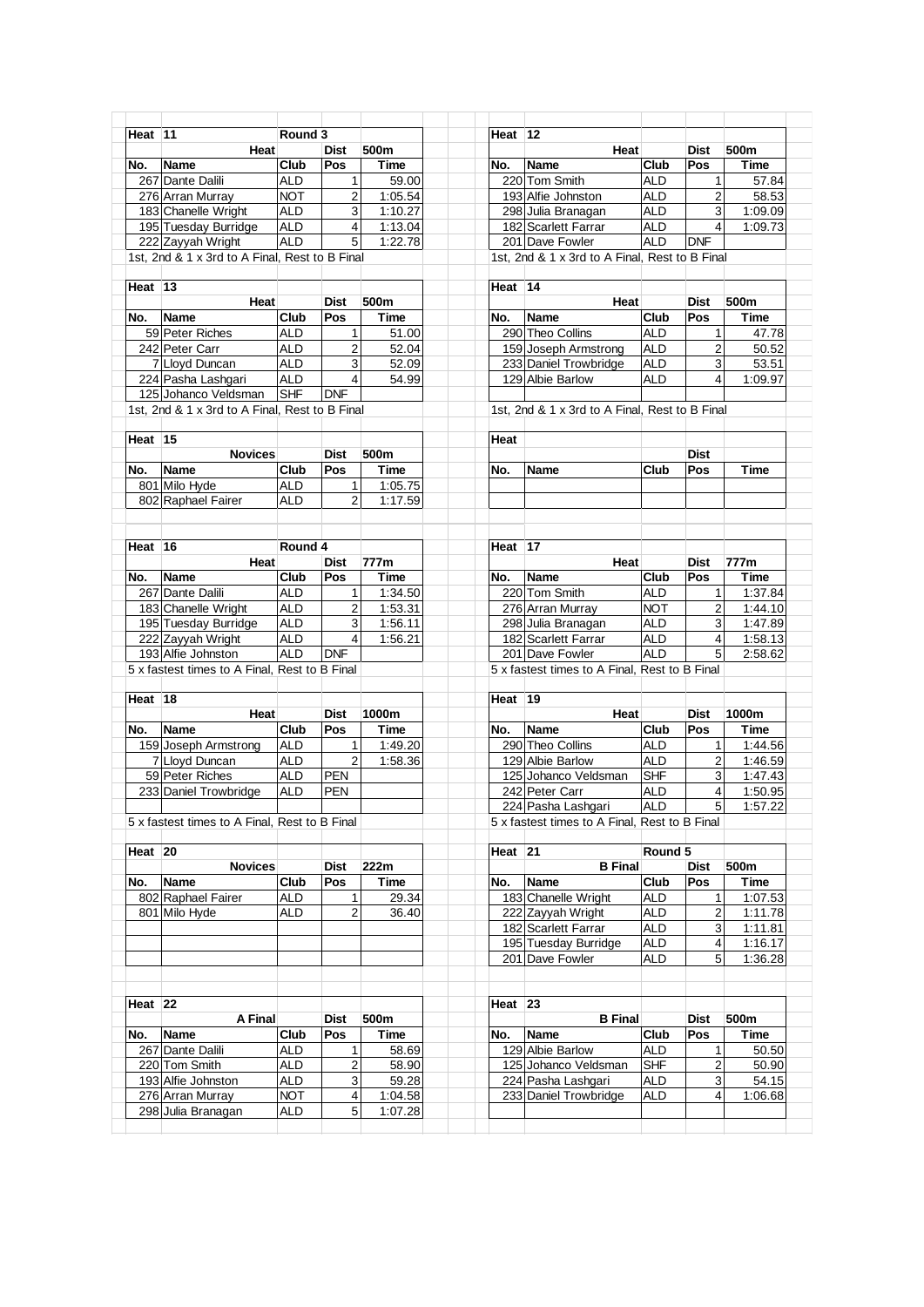| Heat <sub>24</sub> |                       |            |                |         | Heat <sub>25</sub> |                         |                    |                |         |
|--------------------|-----------------------|------------|----------------|---------|--------------------|-------------------------|--------------------|----------------|---------|
|                    | A Final               |            | <b>Dist</b>    | 500m    |                    | <b>Novices</b>          |                    | <b>Dist</b>    | 333m    |
| No.                | <b>Name</b>           | Club       | Pos            | Time    | No.                | Name                    | Club               | Pos            | Time    |
|                    | 290 Theo Collins      | <b>ALD</b> | 1              | 45.56   |                    | 801 Milo Hyde           | <b>ALD</b>         | 1              | 43.71   |
|                    | 59 Peter Riches       | <b>ALD</b> | $\overline{2}$ | 46.14   |                    | 802 Raphael Fairer      | <b>ALD</b>         | $\overline{2}$ | 43.72   |
|                    | 242 Peter Carr        | <b>ALD</b> | 3              | 51.70   |                    |                         |                    |                |         |
|                    | 7 Lloyd Duncan        | <b>ALD</b> | $\overline{4}$ | 52.27   |                    |                         |                    |                |         |
|                    | 159 Joseph Armstrong  | <b>ALD</b> | 5              | 1:19.87 |                    |                         |                    |                |         |
|                    |                       |            |                |         |                    |                         |                    |                |         |
| Heat <sub>26</sub> |                       | Round 6    |                |         | Heat <sub>27</sub> |                         |                    |                |         |
|                    | <b>B</b> Final        |            | <b>Dist</b>    | 777m    |                    | A Final                 |                    | <b>Dist</b>    | 777m    |
| No.                | Name                  | Club       | Pos            | Time    | No.                | Name                    | Club               | Pos            | Time    |
|                    | 193 Alfie Johnston    | <b>ALD</b> | 1              | 1:37.33 |                    | 220 Tom Smith           | <b>ALD</b>         | 1              | 1:34.21 |
|                    | 195 Tuesday Burridge  | <b>ALD</b> | $\overline{2}$ | 1:54.56 |                    | 267 Dante Dalili        | <b>ALD</b>         | $\overline{2}$ | 1:37.54 |
|                    | 182 Scarlett Farrar   | <b>ALD</b> | 3              | 1:54.81 |                    | 276 Arran Murray        | <b>NOT</b>         | 3              | 1:42.03 |
|                    | 222 Zayyah Wright     | <b>ALD</b> | $\overline{4}$ | 2:16.08 |                    | 298 Julia Branagan      | <b>ALD</b>         | 4              | 1:44.60 |
|                    | 201 Dave Fowler       | <b>ALD</b> | 5              | 2:34.28 |                    | 183 Chanelle Wright     | <b>ALD</b>         | 5              | 1:50.03 |
|                    |                       |            |                |         |                    |                         |                    |                |         |
| Heat <sub>28</sub> |                       |            |                |         | Heat <sub>29</sub> |                         |                    |                |         |
|                    | <b>B</b> Final        |            | <b>Dist</b>    | 1000m   |                    | A Final                 |                    | <b>Dist</b>    | 1000m   |
| No.                | Name                  | Club       | Pos            | Time    | No.                | Name                    | Club               | Pos            | Time    |
|                    | 7 Lloyd Duncan        | <b>ALD</b> | 1              | 1:55.56 |                    | 290 Theo Collins        | <b>ALD</b>         | 1              | 1:46.09 |
|                    | 59 Peter Riches       | <b>ALD</b> | $\overline{2}$ | 1:56.04 |                    | 125 Johanco Veldsman    | <b>SHF</b>         | $\overline{2}$ | 1:48.03 |
|                    | 233 Daniel Trowbridge | <b>ALD</b> | 3              | 1:57.68 |                    | 159 Joseph Armstrong    | <b>ALD</b>         | 3              | 1:51.65 |
|                    | 224 Pasha Lashgari    | <b>ALD</b> | 4              | 2:00.86 |                    | 242 Peter Carr          | <b>ALD</b>         | 4              | 1:56.18 |
|                    |                       |            |                |         |                    | 129 Albie Barlow        | <b>ALD</b>         | 5              | 2:08.75 |
|                    |                       |            |                |         |                    |                         |                    |                |         |
| Heat <sub>30</sub> |                       |            |                |         | Heat <sub>31</sub> |                         | Round <sub>7</sub> |                |         |
|                    | <b>Novices</b>        |            | <b>Dist</b>    | 500m    |                    | <b>Elimination Race</b> |                    | Dist           | 8 Lap   |
| No.                | Name                  | Club       | <b>Pos</b>     | Time    | No.                | <b>Name</b>             | Club               | Pos            | Time    |
|                    | 802 Raphael Fairer    | <b>ALD</b> | 1              | 1:05.88 |                    | 276 Arran Murray        | <b>NOT</b>         | 1              |         |
|                    | 801 Milo Hyde         | <b>ALD</b> | <b>DNF</b>     |         |                    | 183 Chanelle Wright     | <b>ALD</b>         | $\overline{2}$ |         |
|                    |                       |            |                |         |                    | 298 Julia Branagan      | <b>ALD</b>         | 3              |         |
|                    |                       |            |                |         |                    | 182 Scarlett Farrar     | <b>ALD</b>         | 4              |         |
|                    |                       |            |                |         |                    | 222 Zayyah Wright       | <b>ALD</b>         | $\overline{7}$ |         |
|                    |                       |            |                |         |                    | 195 Tuesday Burridge    | <b>ALD</b>         | 5              |         |
|                    |                       |            |                |         |                    |                         |                    |                |         |
|                    |                       |            |                |         |                    | 201 Dave Fowler         | <b>ALD</b>         | 6              |         |

| <b>Relay</b><br><b>Name</b><br>59 Peter Riches<br>7 Lloyd Duncan<br>125 Johanco Veldsman<br>220 Tom Smith | Club<br>ALD.<br>ALD<br><b>SHF</b><br><b>ALD</b> | Dist<br><b>Pos</b><br>1 | 3000m<br>Time | 5:10.71 blue     |
|-----------------------------------------------------------------------------------------------------------|-------------------------------------------------|-------------------------|---------------|------------------|
|                                                                                                           |                                                 |                         |               |                  |
|                                                                                                           |                                                 |                         |               |                  |
|                                                                                                           |                                                 |                         |               |                  |
|                                                                                                           |                                                 |                         |               |                  |
|                                                                                                           |                                                 |                         |               |                  |
|                                                                                                           |                                                 |                         |               |                  |
|                                                                                                           |                                                 |                         |               |                  |
| 290 Theo Collins                                                                                          | <b>ALD</b>                                      | 2                       |               | 5:27.30 yello    |
| 242 Peter Carr                                                                                            | <b>ALD</b>                                      |                         |               |                  |
| 224 Pasha Lashgari                                                                                        | <b>ALD</b>                                      |                         |               |                  |
| 267 Dante Dalili                                                                                          | <b>ALD</b>                                      |                         |               |                  |
| 159 Joseph Armstrong                                                                                      | <b>ALD</b>                                      |                         |               |                  |
| 129 Albie Barlow                                                                                          | ALD                                             |                         |               |                  |
| 233 Daniel Trowbridge                                                                                     | ALD                                             |                         |               |                  |
|                                                                                                           | ALD                                             |                         |               |                  |
|                                                                                                           | 193 Alfie Johnston                              |                         |               | 3<br>5:32.67 red |